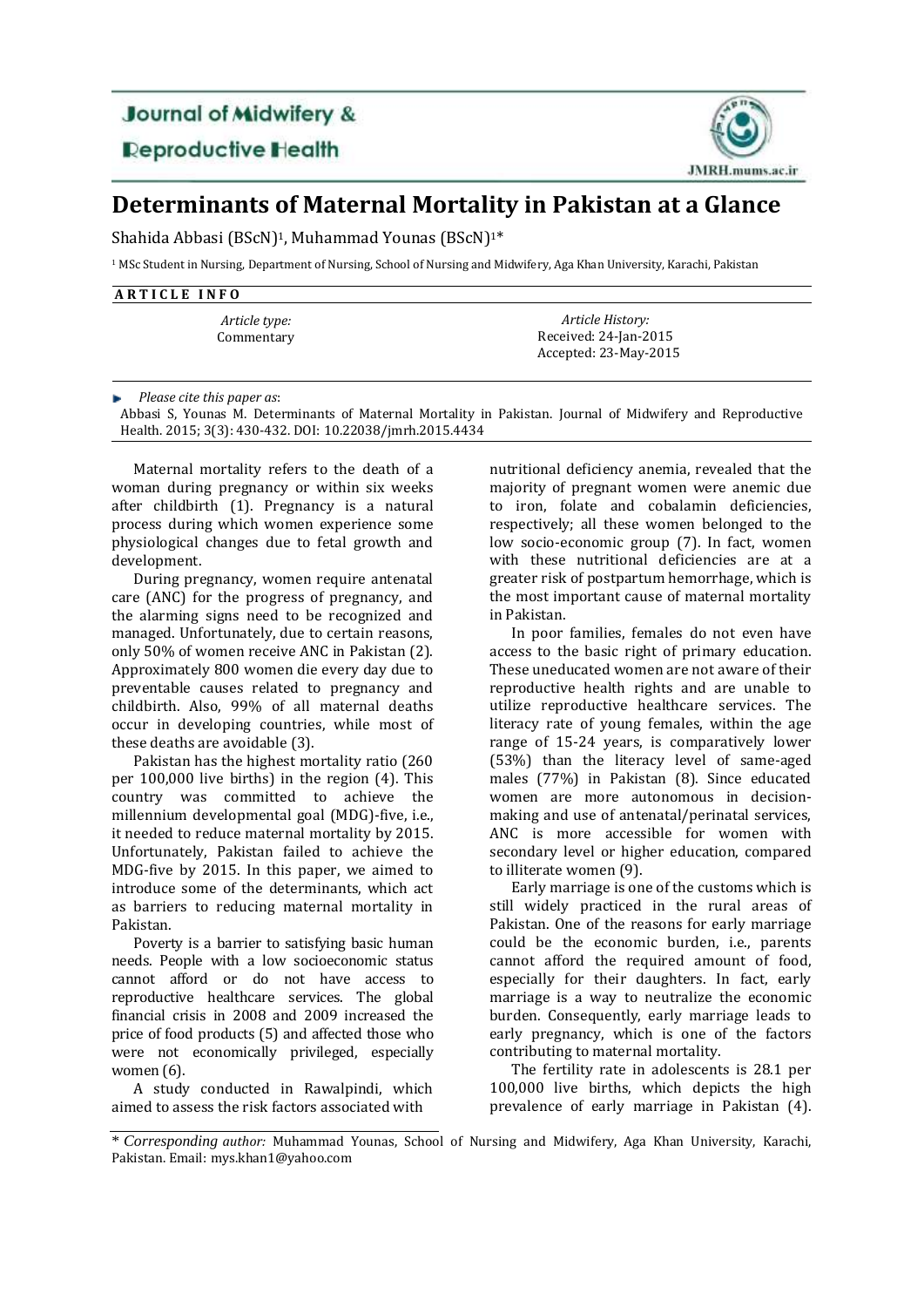Further accompanying factors are inadequate diet and lack of access to healthcare facilities due to low socioeconomic status. As a result, pregnant women end up with anemia and many other pregnancy-related complications, which contribute to high maternal mortality rate.

Medical issues such as obstructed labor, antepartum or postpartum hemorrhage, sepsis and eclampsia are among obstetric emergencies, which require timely interventions. Mortality due to these obstetric emergencies can be prevented through proper ANC, early detection of alarming signs and timely referral of patients to comprehensive emergency obstetric care (EmOC) services.

A retrospective, analytical study was conducted at Lady Reading Hospital of Peshawar in Pakistan to analyze the direct causes of maternal mortality over a period of seven years. As the results indicated, hemorrhage was the most common cause of maternal mortality, followed by pregnancyinduced hypertension, uterine rupture and septicemia (1). Another study revealed that eclampsia was the leading cause of maternal death, followed by sepsis and hemorrhage (10). All these cases of maternal death, reported in these studies, could have been prevented by timely referral and proper use of ANC.

It is quite encouraging that Pakistan has a good healthcare system which encompasses a Basic Health Unit (BHU), a Rural Health Center (RHC) and a tertiary unit. The available reproductive healthcare services are free of charge. However, BHU and RHC services are underutilized due to inaccessibility. Moreover, poor referral system and unavailability of working ambulances cause delays in having access to RHC.

As in most rural areas, broken roads and unavailability of proper ambulance services hinder the timely transfer of women to hospitals. A cross-sectional survey on emergency obstetric care services revealed that more than 50% of public health facilities lacked female physicians to provide EmOC services; this shortcoming acted as a barrier to using reproductive healthcare services by women (11).

In Pakistan, maternal mortality is a public health concern which needs to be highlighted. There are many factors contributing to maternal mortality. Poverty is the most significant determinant that prevents females from receiving education, having nutritious foods and accessing reproductive healthcare services. Reducing inequity and promoting female education are among the key strategies to empower women and balance their status.

Maternal mortality due to obstetric emergencies can be prevented by strengthening the available healthcare facilities and increasing the skills of female birth attendants. Moreover, governmental and nongovernmental organizations should implement a focused program for female education, which would consequently reduce the rate of early marriage. In fact, empowering educated women will consequently improve their socioeconomic status and will reduce the gender inequality, as well.

Underprivileged women should be encouraged to use ANC services in order to eliminate financial issues. Food supplements and medicines for the correction of anemia should be also provided for pregnant women. In addition, reproductive healthcare services including postabortion care and family planning services should be made available, accessible and affordable within community settings.

Civil society organizations, educationists and healthcare professionals should raise awareness regarding Child Marriage Restraint Act 1929 and its reinforcement, as child marriage is widely practiced in some parts of the country. More skilled birth attendants should be trained and employed in order to provide 24-hour healthcare services and facilitate timely referral in case of obstetric emergencies.

## **Conflict of interest**

The authors declare no conflicts of interest.

## **References**

- 1. Rahim R, Shafqat T, Faiz NR. An analysis of direct causes of maternal mortality. Journal of Postgraduate Medical Institute. 2011; 20(1):86- 91.
- 2. Government of Pakistan Statistics Division Federal Bureau of Statistics Islamabad. Pakistan Social and Living Standards Measurement Survey (2004-05). Islamabad; 2005.
- 3. Data.worldbank.org. Over 99 percent of maternal deaths occur in developing countries | Data